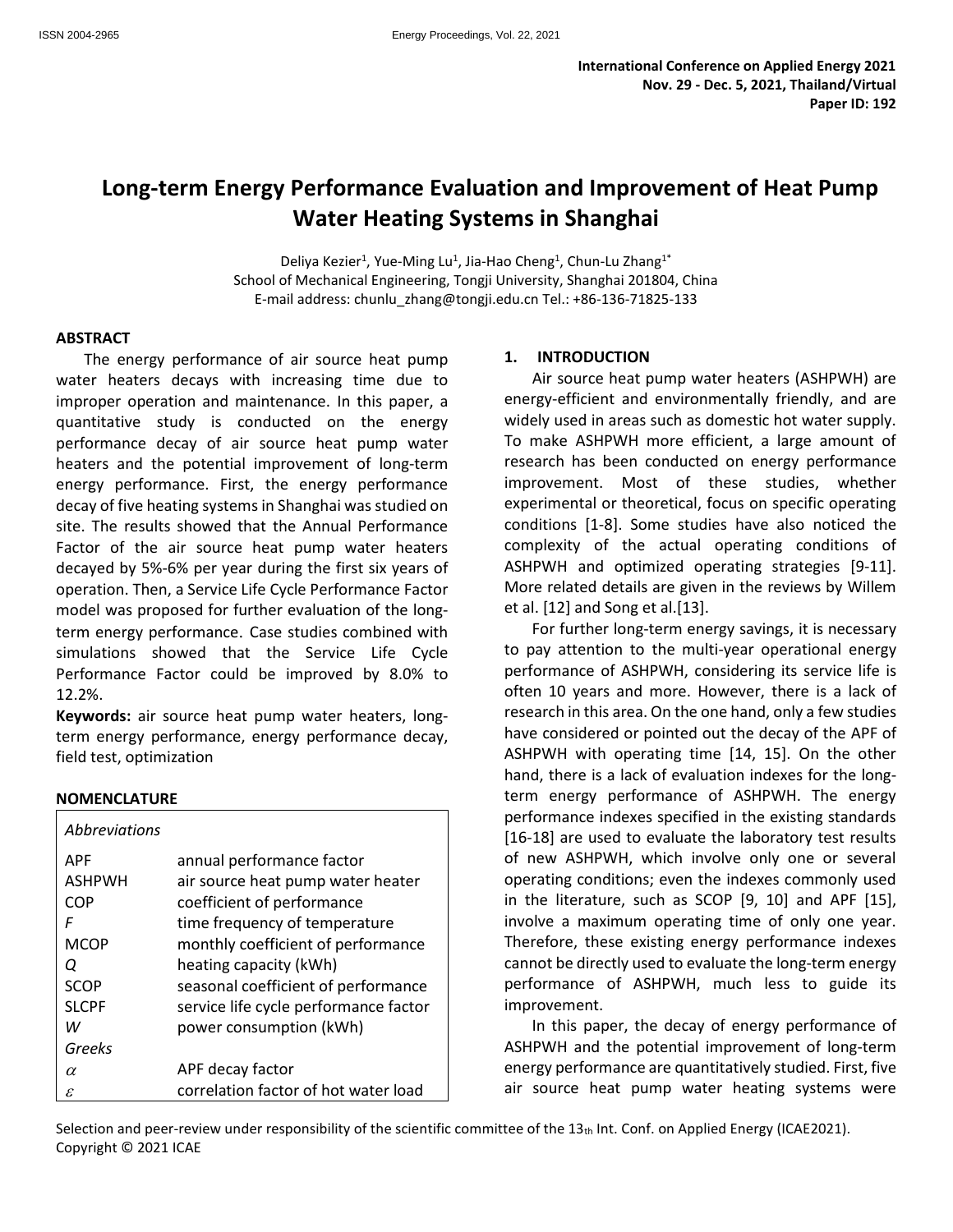selected in Shanghai for field research. After that, a Service Life Cycle Performance Factor (SLCPF) model was developed for long-term energy performance evaluation. Finally, the improvement of SLCPF was quantified in combination with simulation.

# **2. LONG-TERM ENERGY PERFORMANCE FIELD RESEARCH**

# *2.1 Research samples*

For the field research on the long-term energy performance of ASHPWH, five air source heat pump water heating systems installed in a student apartment complex in Shanghai were selected as research samples. One is shown in [Fig.](#page-1-0) 1. These systems serve different apartments independently, but their operation modes are similar, thus avoiding the contingency of single energy performance study results.



Fig. 1. Picture of the air source heat pump water heating system

## <span id="page-1-0"></span>*2.2 Data collection*

A field study on the ASHPWH was conducted, including testing structural and operational parameters of the ASHPWH, as well as collecting the historical operating data records, as shown in [Table 1.](#page-1-1) These data will be used to quantify their performance decay and for subsequent simulation modeling.

# *2.3 Data analysis*

Based on the collected data, two levels of energy performance decay results were derived, the decay of Monthly Coefficient of Performance (MCOP) and APF.

The MCOP of ASHPWH is defined as the ratio of monthly heating capacity to monthly power consumption, and its decay over time is shown in [Fig. 2.](#page-1-2) As can be seen, the year-to-year decline in MCOP varies slightly from month to month, due to the fluctuations in both climate and hot water load.

The APF of ASHPWH is defined as the ratio of annual heating capacity to annual power consumption, and its decay over time is shown in [Fig.](#page-1-3) 3, where the vertical coordinate is the ratio of APF of the *k* th year to that of the first year. It can be seen that the APF of five samples declined year by year, with an annual decay of 5%-6%.

<span id="page-1-1"></span>

| Table 1. Historical operating data of ASHPWH |                 |  |  |
|----------------------------------------------|-----------------|--|--|
| <b>Parameters</b>                            | <b>Accuracy</b> |  |  |
| Number of breakdowns and maintenance         |                 |  |  |
| Hourly power consumption                     | $\pm$ 3%        |  |  |
| Hourly water consumption                     | $\pm$ 3%        |  |  |
| Inlet/Outlet water temperature               | $+1^{\circ}$ C  |  |  |

<span id="page-1-2"></span>

Fig. 3. Decay of APF of ASHPWH

# <span id="page-1-3"></span>**3. LONG-TERM ENERGY PERFORMANCE MODEL**

## *3.1 Evaluation model*

SLCPF (Service Life Cycle Performance Factor) model is proposed in this section. It is defined as the energy performance of an ASHPWH over the service life cycle, which represents the period from when the equipment is put into service to when phased out.

The SLCPF is defined as actual and predicted here. First, the actual SLCPF can be calculated as the ratio of the total heating capacity *Q*life to the total power consumption *W*life, i.e.,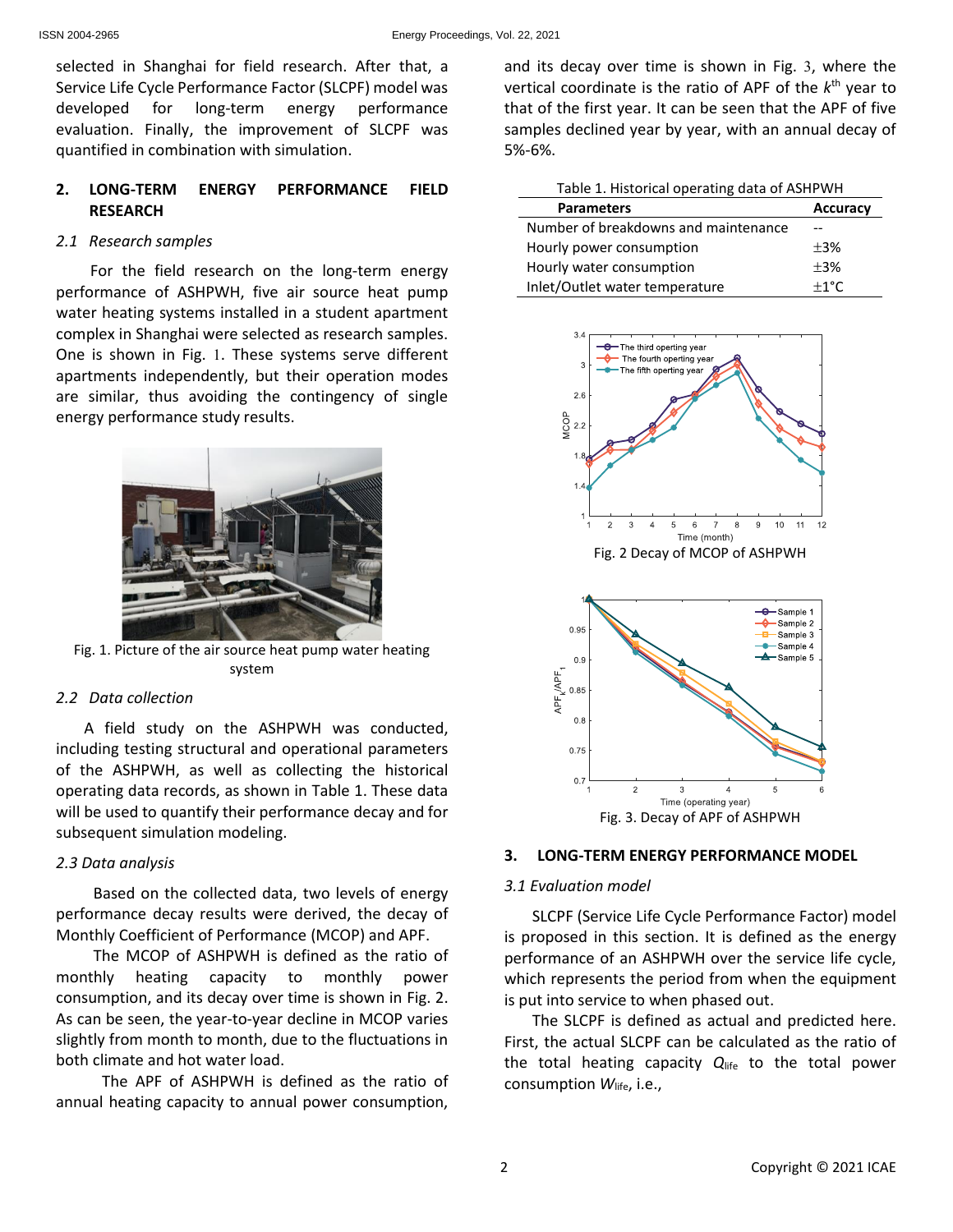$$
\text{SLCPF}_{\text{Actual}} = \frac{Q_{\text{life}}}{W_{\text{life}}} = \frac{\sum_{k=1}^{n} Q_{\text{annual},k}}{\sum_{k=1}^{n} W_{\text{annual},k}}
$$
(1)

Next, the predicted SLCPF is derivated using the BINhour method. To do that, APF is first calculated as follows. More details can be found in our previous paper [15].

APF = 
$$
\frac{Q_{\text{annual}}}{W_{\text{annual}}} = \left(\sum_{j=1}^{N} \frac{\varepsilon_j F_j}{COP_j}\right)^{-1}
$$
 (2)

where,  $F_i$  and  $\varepsilon_i$  are the time frequency of temperature and correlation factor of hot water load in the *j*<sup>th</sup> temperature interval.

Here, the APF decay factor  $\alpha$  is introduced, which reflects the effect of performance degradation of the components of the ASHPWH on the APF.  $\alpha_k$  is the ratio of the APF of the  $k^{\text{th}}$  year to that of the first year, and its value can be obtained from actual data or from the calibrated simulation model of ASHPWH. Then the APF in the  $k^{\text{th}}$  year can be calculated as

$$
APF_k = APF_1 \cdot \alpha_k \tag{3}
$$

Assuming that the operating conditions of ASHPWH and its annual heating capacity *Q*annual remain unchanged each year, then the prediction model of SLCPF can be derived according to Eq[.\(1\)](#page-2-0) $\sim$ (4) as follows.

SLCPF<sub>predicted</sub> = 
$$
\frac{Q_{\text{life}}}{W_{\text{life}}} = \frac{nAPF_1}{\sum_{k=1}^{n} \frac{1}{\alpha_k}}
$$
 (4)

Since the SLCPE combines the initial value of the APF and its decay over the years, it is a comprehensive multiyear operational energy performance index of ASHPWH.

#### *3.2 Simulation model of ASHPWH*

#### *3.2.1 Simulation modeling*

For the improvement study of the SLCPF, a simulation model of ASHPWH was developed, considering the long operation time involved and the difficulty of real experiments. The simulation is based on GREATLAB, a well-validated vapor-compression system modeling tool [19, 20]. The quasi-steady-state simulation model of ASHPWH in GREATLAB is shown in [Fig.](#page-2-2) 4, and the details can be found in the literature [15, 19, 20].

#### *3.2.2 Model Validation*

The simulation model of ASHPWH was validated at three levels, short-term operating parameters, MCOP, <span id="page-2-0"></span>and SLCPF. The validation of short-term operating parameters of an ASHPWH is shown in [Table 2,](#page-2-3) and the absolute error between the test and simulation values does not exceed  $\pm 0.4^{\circ}$ C. The validation of MCOP of an ASHPWH in its  $5<sup>th</sup>$  operating year is shown in [Fig. 5,](#page-2-4) with a maximum error of less than 7% between the simulated and actual values. The validation of SLCPF of five ASHPWHs is shown in [Table 3,](#page-2-5) and the maximum relative error between the actual and simulation values does not exceed ±4%. The validation results show that the simulation model is accurate and reliable, and can be used for the improvement study of the SLCPF.



<span id="page-2-2"></span>Fig. 4. Simulation model of ASHPWH in GREATLAB

<span id="page-2-3"></span>

| Table 2. Verification of the operating parameters of an |
|---------------------------------------------------------|
| <b>ASHPWH</b>                                           |

<span id="page-2-1"></span>

| <b>Parameters</b>                      | Test | <b>Simulation</b> | Error  |
|----------------------------------------|------|-------------------|--------|
| Suction temperature $\sqrt{\ }$ C      | 10.5 | 10.6              | $-0.1$ |
| Discharge temperature /°C              | 89.3 | 89.5              | $-0.2$ |
| Condensing temperature/°C              | 54.5 | 54.9              | $-0.4$ |
| Evaporating temperature $\sqrt{\ }$ C  | 8.5  | 8.8               | $-0.3$ |
| Outlet water temperature $\sqrt{\ }$ C | 50.6 | 50.2              | በ 4    |



Fig. 5 Verification of MCOP of an ASHPWH

| Table 3. Validation of SLCPF of five ASHPWHs |  |
|----------------------------------------------|--|
|----------------------------------------------|--|

<span id="page-2-5"></span><span id="page-2-4"></span>

| Sample | Test | <b>Simulation</b> | <b>Relative error</b> |
|--------|------|-------------------|-----------------------|
|        | 2.24 | 2.16              | $-3.8%$               |
|        | 2.23 | 2.17              | $-2.9%$               |
| ς      | 2.30 | 2.37              | 3.3%                  |
|        | 2.27 | 2.35              | $-3.5%$               |
|        | 2.37 | 2.43              | 2.7%                  |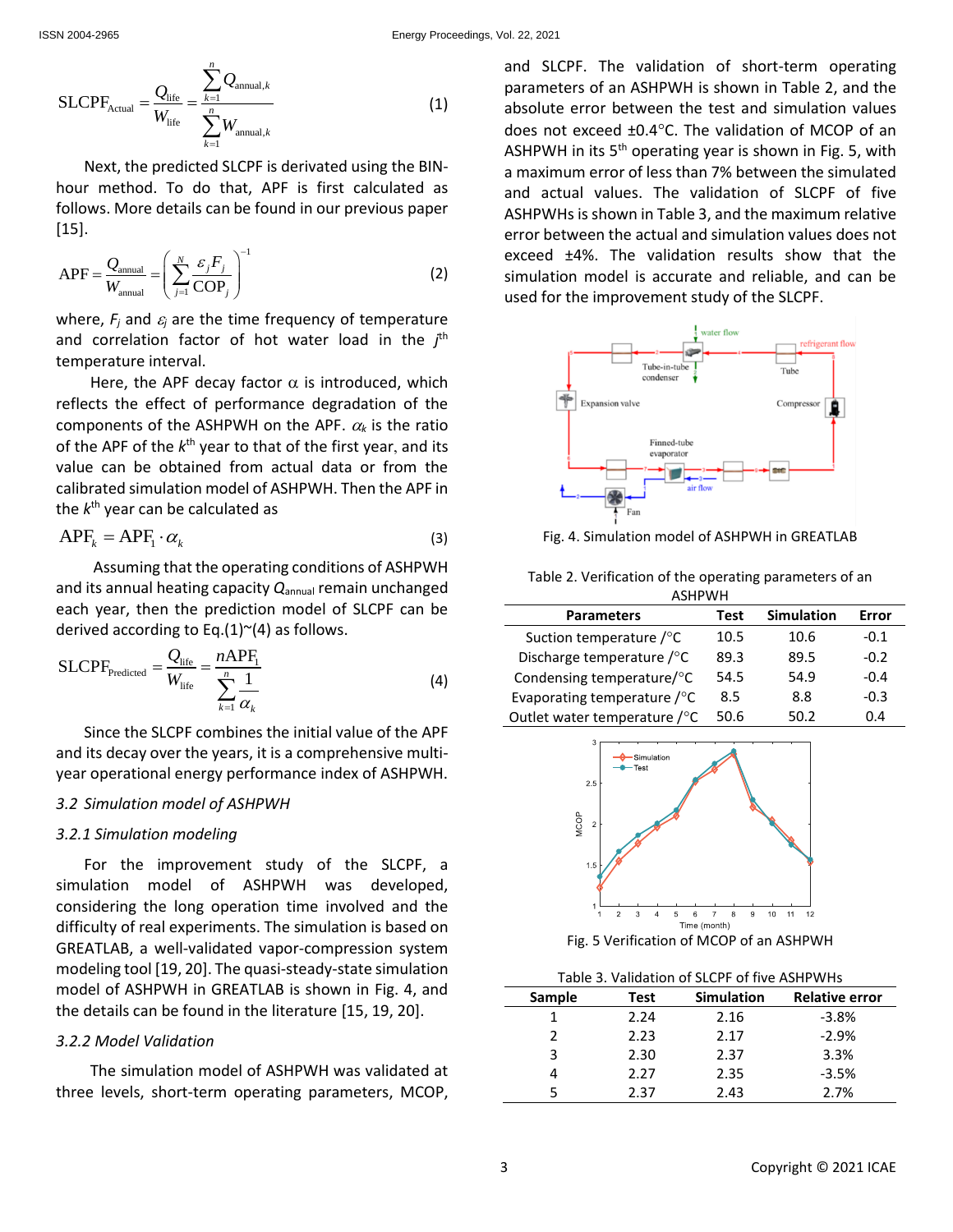<span id="page-3-0"></span>Hot water load (kWh)

#### ISSN 2004-2965 Energy Proceedings, Vol. 22, 2021



Fig. 8 Optimized start-stop operation of ASHPWH

# <span id="page-3-2"></span><span id="page-3-1"></span>**4 IMPROVEMENT OF LONG-TERM ENERGY PERFORMANCE**

## *4.1 Optimization of control strategy*

In the field research, we found that some ASHPWH start and stop frequently, and this phenomenon leads to an increase in start-stop power consumption and a decrease in energy performance [21]. To address this problem, we optimized the control strategy of ASHPWH for water heating and quantified the resulting improvements.

The ambient temperature and hot water load on typical days is shown in [Fig. 6.](#page-3-0) Since the system provides domestic hot water for student apartments, the hot water load is generally peaked in the morning, midday, and evening hours due to the students' work and rest*.* 

The original start-stop operation of the ASHPWH on typical days is shown in [Fig. 7.](#page-3-1) It can be seen that the ASHPWH starts and stops too frequently, generally more than 20 times a day during the transition season and summer. This phenomenon is the result of an unreasonable scheme. The two ASHPWH in the system were set to start and stop simultaneously, and the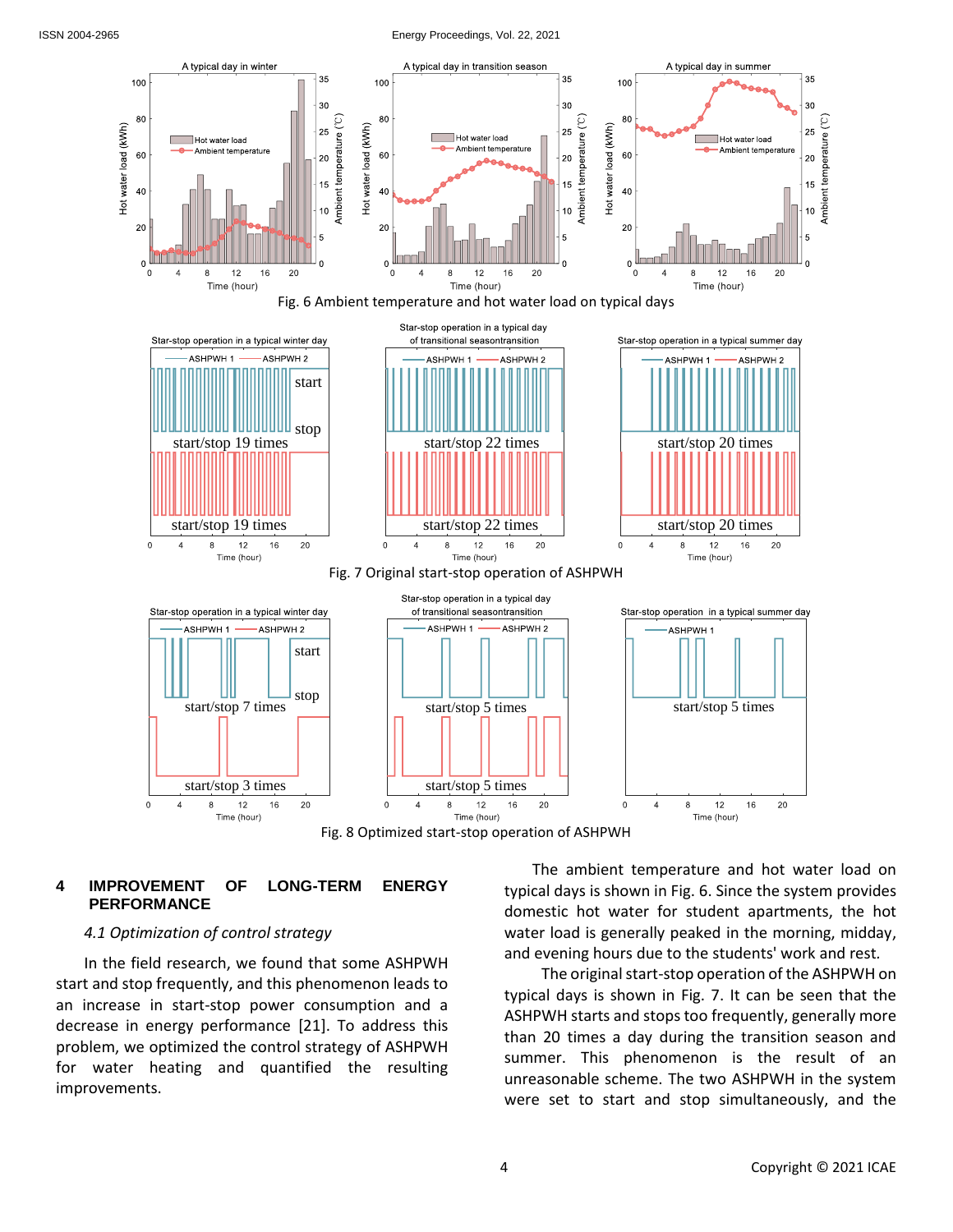heating capacity of the units, hot water load, and set water temperature were poorly matched.

The control strategy for water heating was optimized in several ways, including running the two ASHPWH independently, resetting the upper and lower water temperature limits, and storing hot water in advance at night. The optimized start-stop operation of the two ASHPWH on typical days is shown in [Fig. 8.](#page-3-2) Compared with the original scheme, the number of starts and stops was reduced by more than 60%.

The improvement was further quantified. The startstop power consumption was calculated according to the standard [22] and incorporated into the optimized SLCPF, and then the operating costs were calculated based on the peak and valley electricity prices for student apartments in Shanghai. The results showed that the SLCPF of the ASHPWH for 5 years of operation increased from 2.24 to 2.42, an improvement of 8.0%; the total operation cost decreased from RMB 712,200 to RMB 659,800, a decrease of 7.4%. This result can be explained by the fact that the optimization of the control strategy has resulted in fewer starts and stops of the ASHPWH, thus reducing the start-stop power consumption and improving the SLCPF.

# *4.2 Heat exchanger cleaning*

The ASHPWH studied in this paper are installed on open roofs, and the heat exchangers are fouling seriously due to improper operation and maintenance. In this section, we investigate the improvement of SLCPF by heat exchanger cleaning in combination with field tests and simulations.

We cleaned the air-cooled finned tube heat exchangers of ASHPWH, as shown in [Fig. 9,](#page-4-0) and tested the operating parameters before and after cleaning. The results show that the evaporating temperature of one system increased by 1.6°C and the COP increased from 2.51 to 2.62. The evaporating temperature of the other system increased by 1.4°C and the COP increased from 3.12 to 3.24.

Keeping the heat exchanger of ASHPWH clean helps to slow down its energy performance decay and significantly improves its SLCPF. The simulation results show that the SLCPF of two ASHPWH operating for 5 years increased from 2.30 and 2.23 to 2.58 and 2.48, with an improvement of 12.2% and 11.2%.



Fig. 9. The heat exchanger before and after cleaning

# <span id="page-4-0"></span>**5 CONCLUSIONS**

In this paper, we conducted a field study on the energy performance decay of ASHPWH, proposed an evaluation model for the long-term energy performance of ASHPWH, and conducted a quantitative study on its improvement. The main conclusions are as follows.

1) The APF of five ASHPWH samples studied in this paper decays by 5%-6% per year, which is detrimental to the long-term energy savings of ASHPWH.

2) The SLCPF model was proposed, which is an ASHPWH long-term energy performance evaluation model that integrates the initial values of APF and its annual decay magnitude.

3) The improvements of SLCPF were quantified using simulation, and the results showed that optimizing the control strategy for water heating could improve the SLCPF by 8.0%; keeping the heat exchanger clean could improve the SLCPF by 12.2%.

Finally, it should be noted that the energy performance decay and improvement of ASHPWH can be influenced by a variety of factors, such as system scheme and local climate, and changes in each factor may lead to numerical differences in the results. Further research is needed in this area.

# **REFERENCE**

[1] Cao X, Zhang C-L, Zhang Z-Y. Stepped pressure cycle - A new approach to Lorenz cycle. International Journal of Refrigeration. 2017;74:283-94.

[2] Sun S, Guo H, Lu D, Bai Y, Gong M. Performance of a singlestage recuperative high-temperature air source heat pump. Applied Thermal Engineering. 2021;193:116969.

[3] Xiao B, Huang T, He L, Yan Y, Sun Y, Wang W. Experimental study of an improved air-source heat pump system with a novel three-cylinder two-stage variable volume ratio rotary compressor. International Journal of Refrigeration. 2019;100:343-53.

[4] Sim J, Lee H, Jeong JH. Optimal design of variable-path heat exchanger for energy efficiency improvement of air-source heat pump system. Applied Energy. 2021;290:116741.

[5] Ju F, Fan X, Chen Y, Wang T, Tang X, Kuang A, et al. Experimental investigation on a heat pump water heater using